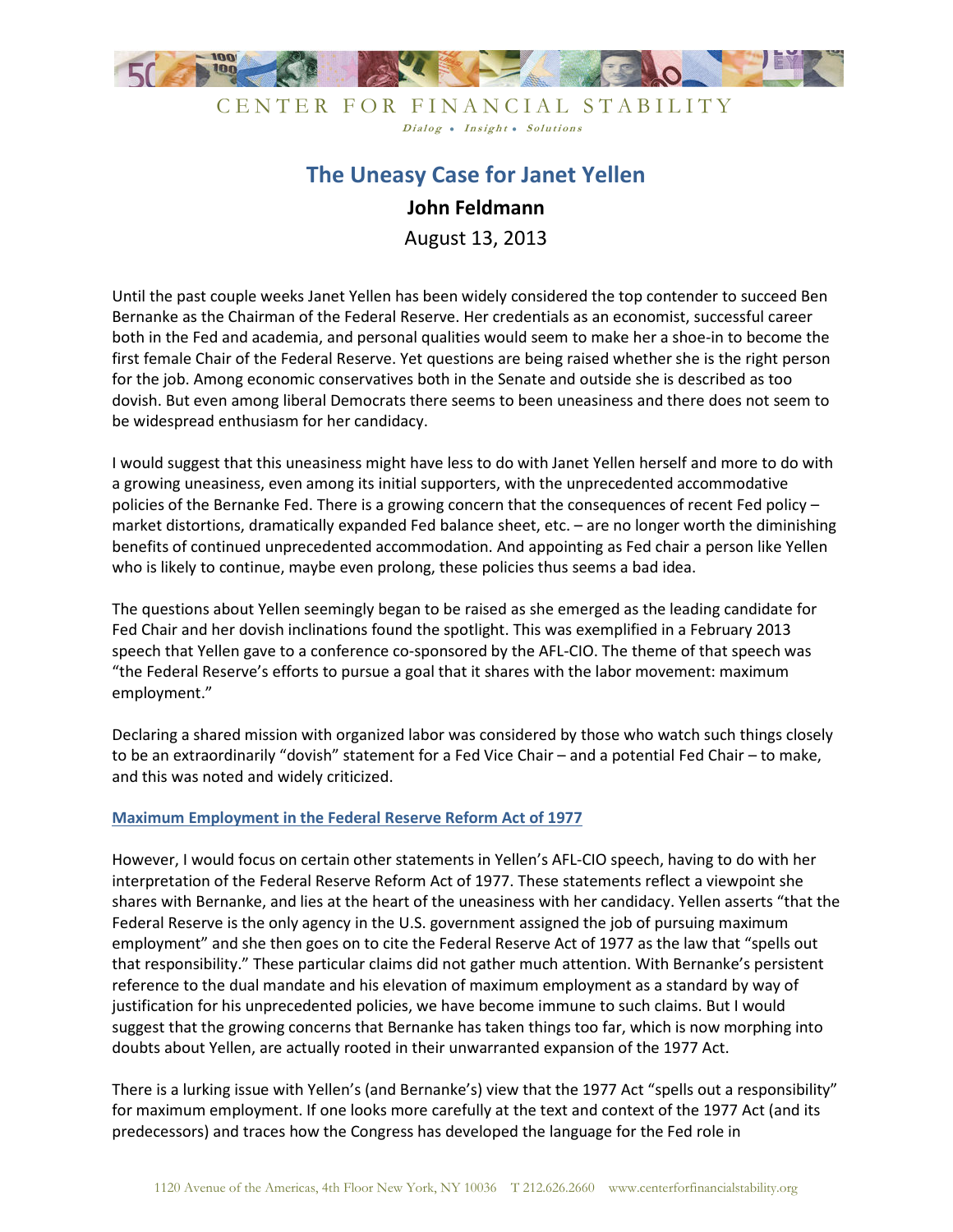

CENTER FOR FINANCIAL STABILITY Dialog . Insight . Solutions

unemployment, it is hard to characterize it as a "spelled out Fed responsibility" for maximum employment. Below we lay out the argument that the legislative history of the dual mandate questions of whether the Congress ever intended the maximum employment standard to be given the weight it is now being given or for the Fed to play the role it now plays in employment policy. And in fact there is no "spelled out responsibility" for an expansive Fed role in unemployment in the 1977 Act. This is the reason that many have questions about Bernanke and are now questioning whether Yellen, who would be likely to continue or expand the emphasis on employment, should be his successor.

# **Legislative History and the 1977 Act**

Before beginning, it is worth pointing out that well before Bernanke began to claim the 1977 Act as an explicit employment mandate, Yellen herself admitted in 1995 that the 1977 Act language was "vague," seemingly at odds with her reference in the AFL-CIO speech that the Fed responsibility was "spelled out."

Consider a statement that Yellen made in the January 1995 FOMC meeting regarding her position of the role of Fed monetary policy.

# GOVERNOR YELLEN.

*"Then I ask myself, what is it that the Fed can accomplish? …. I conclude that the actions of this Committee affect not just the level and variability of inflation but also at a minimum the variablity of output and employment."* 

*"The moral I draw is simply that the Fed should pursue multiple goals. … I understand that the mandate of the Federal Reserve Act [of 1977] to pursue multiple goals is pretty vague."*

Yellen here appears to concede that the language of the 1977 Act enabling the Fed is "pretty vague," rather than clearly "spelled out." However, the question is not what seems vague or spelled out in the view of a particular central banker. The questions that must be answered are what was the Congress thinking when it chose this language and what did it intend to do in the 1977 Act. In order to properly undertake such an analysis properly one must also look at predecessors to the 1977 Act.

The history of Congressional activity involving the role of the Fed indicates that there have been a number of efforts to make "full employment" or "maximum employment" a responsibility of the Federal Reserve. Several of these efforts resulted in successful legislation – in 1946, 1977, and 1978, and in House Concurrent Resolution 133 in 1975. However, a careful review of the progress of these bills indicates that the effort to make employment creation a responsibility of the Fed was, in each case, strongly opposed and neutralized in the Congressional deliberations before final passage. The bottom line is that Yellen's interpretation of the 1977 Act may be more an indication of the hopes of the bill sponsors in each of these instances than the Congressional intent and content of the final version of the 1977 Act.

This initial effort to make the government and by implication the Fed responsible for employment was introduced in 1945, as the "Full Employment Act of 1945." The bill purported to place the responsibility full employment directly on the federal government. The 1945 bill largely followed the principles and policies of the Beveridge Plan, the blueprint followed by Labor Party in England that had just taken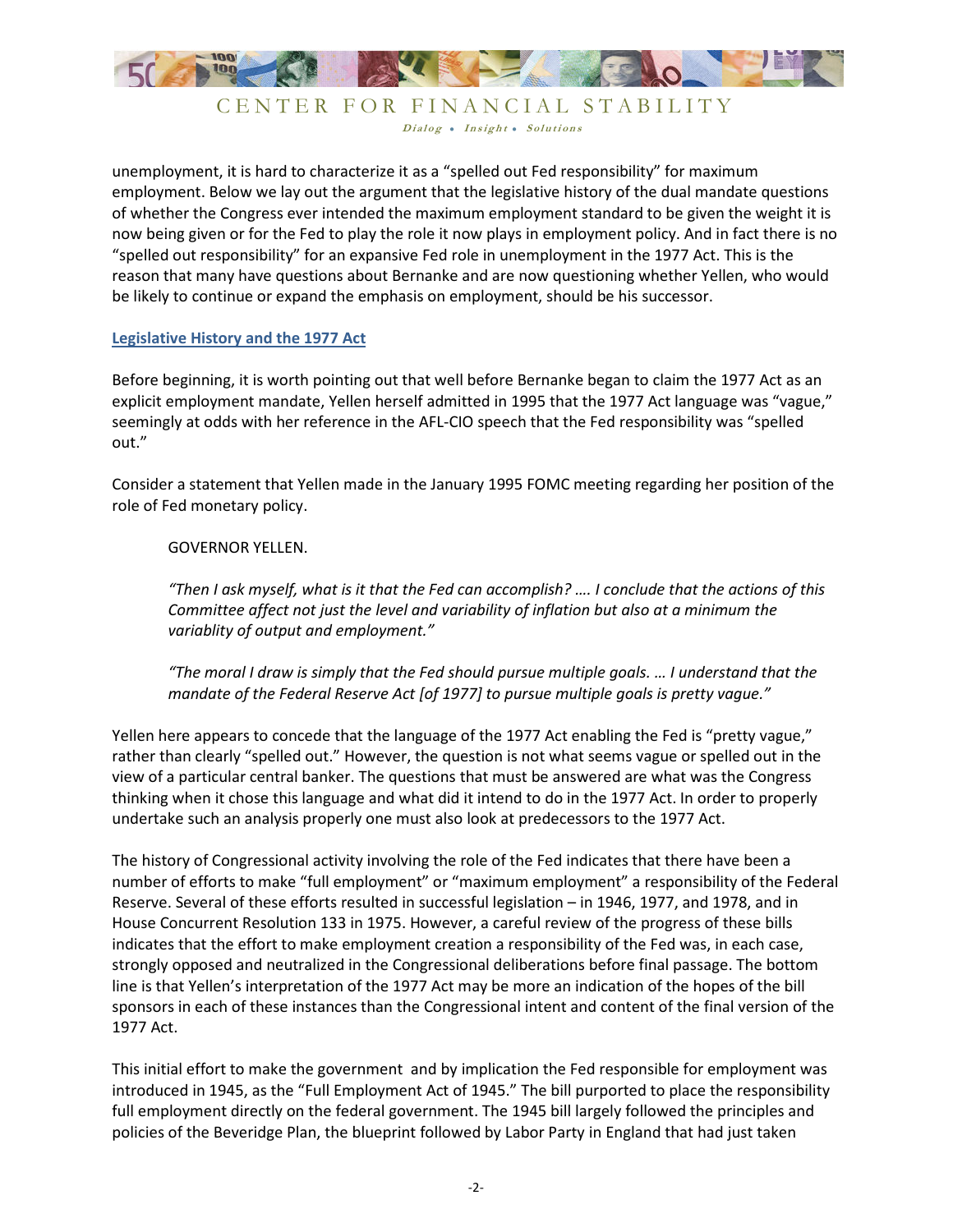

Dialog . Insight . Solutions

control of the government at the close of WWII. The original wording of the proposed 1945 bill was "the federal government shall provide such volume of federal investment and expenditure as may be needed to assure continuing full employment."

The legislative record and historical accounts indicate that this was a very controversial piece of legislation and that there was fierce opposition to creating such a job-creating role for government in the economy. Opponents viewed the bill as radically socialistic and antithetical to fundamental American values. As a result, it was thoroughly eviscerated in the process of reaching the Senate floor for a vote. The significance of the changes between the introduced bill and final legislation makes clear the extent of the opponents' victory. The obvious indication is the change in the title of the bill, from the Full Employment Act of 1945 to simply the Employment Act of 1946. As a concession, the provisions requiring "full employment" for everyone were reduced to a statement encouraging the federal government simply "to promote maximum employment." Here we get the term maximum employment that later appears in the 1977 Act, not from the initial driving urge that motivated the legislation but from a compromise to get a watered down bill passed. In addition, two other goals besides employment were added that had not been contained in the original bill, clearly designed to constrain the emphasis on employment. The Federal government was also to promote "[maximum] production and purchasing power." The emphasis of the legislation was no longer on employment.

How was the Fed's mandate under the Employment Act of 1946 interpreted at the time? As Vice Chair Yellen indicates in her February 2013 AFL-CIO speech, the 1946 Act was directed at the Presidency and the executive branch more generally and was not explicitly directed at the Federal Reserve. However, at that time the Federal Reserve was still under de facto control of the Treasury, an arrangement that had carried over from the close collaboration on policy during the Depression and wartime. Consequently, for roughly the next 30 years, the 1946 Act was seen as having a guiding effect on Federal Reserve policy making. However, following the interpretation of the reduced emphasis on employment of the final legislation, the focus of the Fed during that time period was on a growing economy with price stability with attention paid to employment. Employment creation was not the focus of the Fed's responsibility it was the economy and price stability.

# **Chairman Martin's View of the Employment Act of 1946: No Emphasis on Maximum Employment**

This can be illustrated with an example of the interpretation given the Act during the Chairmanship of William McChesney Martin who served as Fed Chair from 1951 to 1970.

"The major objectives guiding monetary policy are no different from those that guide fiscal policy. They are summed up in the Employment Act of 1946, as currently interpreted: to encourage a steadily-growing, actively and productively employed economy with reasonable price stability."

Chairman Martin's interpretation of the guiding language of the 1946 Act seems to point to a more modest role for the Fed with respect to employment, namely "to encourage a steadily growing and productively employed economy." The object of the Fed's actions was to be the economy and price stability. Martin never spoke of maximum employment but rather productively employed. There was no emphasis on a Fed responsibility for maximum employment.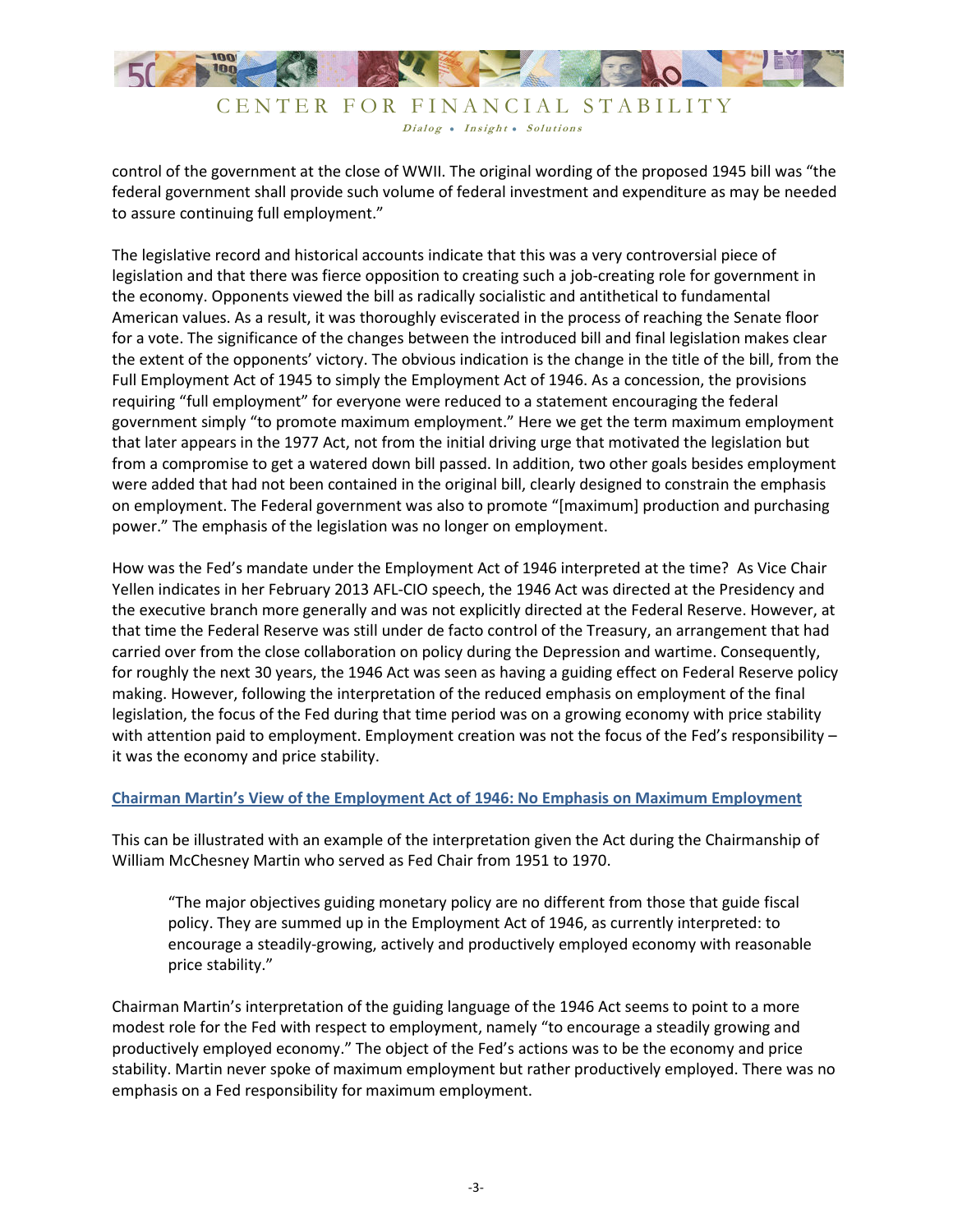

Dialog . Insight . Solutions This interpretation of the 1946 Act language of "maximum employment" by Fed Chairman Martin is very important because it remained the touchstone for interpreting Fed's responsibilities for employment

# **Maximum Employment Not the Emphasis of Concurrent Resolution 133**

until Congressional changes in Fed responsibilities in the mid 1970's.

The first change to the 1946 mandate came in 1975 with the House Concurrent Resolution 133, which was associated with a companion Senate Concurrent Resolution 18. Examining HCR 133 closely is important because it explicitly became the language for the Federal Reserve Act of 1977 that Yellen now cites.

The Senate resolution 18 is summarized as follows by the Congressional Research Service: "The Board of Governors of the Federal Reserve, and the Federal Open Market Committee is directed to: (1) take action in the first half of 1975 to increase the money supply in order to promote economic recovery; and (2) maintain growth of the money supply commensurate with production, in order to maximize employment and stabilize prices. Requires the Federal Reserve to consult with Congress at semiannual hearings before the Committees on Banking concerning its money supply growth targets and other monetary policy actions required in the upcoming six months." The main emphasis was on money supply and growth of the money supply.

The summary of HCR 133, indicates even more clearly that the major focus of the legislation was on the management of monetary aggregates and on long term interest rates and the growth of the economy. The summary does not mention any maximum employment focus.

HCR 133 expresses the sense of Congress that the Board of Governors of the Federal Reserve System and the Federal Open Market Committee: (1) pursue policies in the first half of 1975 so as to encourage lower long term interest rates and expansion in monetary and credit aggregates; and (2) maintain long run growth of monetary and credit aggregates.

The testimony provided to the Congressional committees in support of these concurrent resolutions also focused on the money supply elements. That was the major emphasis of the legislation at that time.

As indicated, an understanding of HCR 133 is important to the analysis because the language of HCR 133 ultimately became the centerpiece of the 1977 Federal Reserve Act, which Yellen refers to as "spelling out" the Fed's role on jobs.

#### **The 1977 Federal Reserve Reform Act**

The bulk of the 1977 Act dealt with operational and organizational matters of the Fed, not with unemployment issues. The intent of the act was not to increase the Fed role in creating employment, as Yellen seems to suggest in the AFL-CIO speech. Rather, as enacted, the 1977 Act was merely a reaffirmation of HCR 133 that had been passed just two years before, which had been interpreted by the Congressional Research Service and those providing testimony as emphasizing interest rates and money aggregates. There is no "spelling out of Fed duties" with regard to a special role on unemployment, as Yellen suggests in her AFL-CIO speech.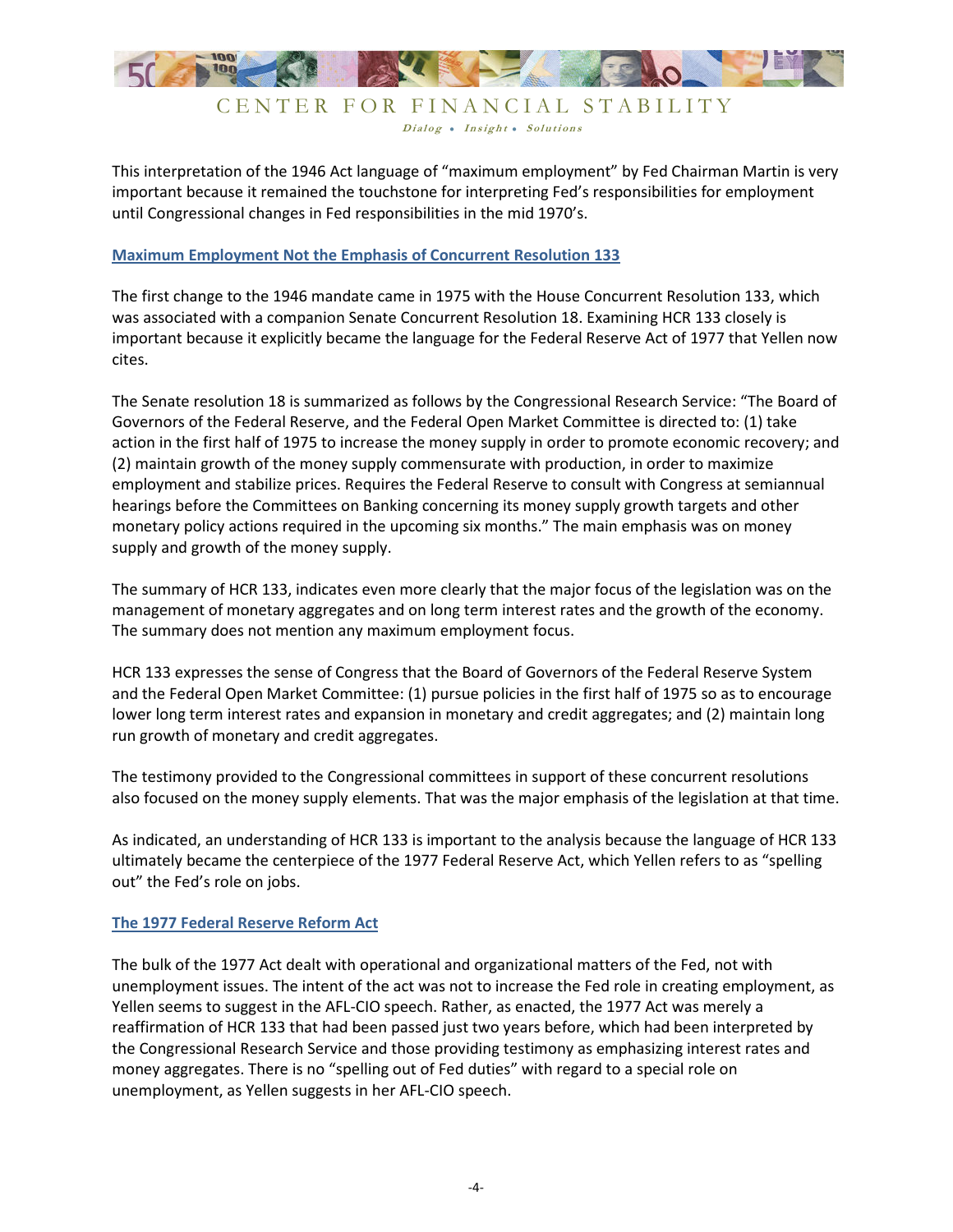

Dialog . Insight . Solutions

The legislative history reveals the Congress' continuing uneasiness with creating a Fed responsibility for employment. As originally introduced, the 1977 Federal Reserve Reform Act bill went back to the language similar the "Full Employment Act of 1945" and listed the objectives of Fed monetary policy as follows:

"(a) The formulation and implementation of monetary policy under this Act shall be governed by the national policy to promote maximum employment, production, and price stability."

Again we see the charge to the Fed to "promote maximum employment," the formulation that had been defeated in 1946. If this bill as originally worded had passed and monetary policy was to be "governed by a national policy to promote maximum employment", then this surely would have been a new direction for Fed policy. And if the original language had been allowed to stand, it might give support to the Yellen interpretation of the 1977 Act as "spelling out a Fed responsibility for maximum employment." However, the language was changed and the charge on unemployment was again watered down as had happened in 1946. The specific reasons for that language change are helpful not only to our assessment of Yellen's assertion that duties were "spelled out" but also in understanding the Congress' intent in 1977 with respect to the Fed responsibilities for employment.

# **No Maximum Employment Emphasis in the 1977 Act**

The introduced bill's wording of "promoting maximum employment" was objected to by many in the Congress because it would indeed have meant a major change in monetary policy and would have been a significant departure from House Concurrent Resolution 133, which as indicated had been settled only two years before. These objections gave rise to a proposal to amend the original wording of the 1977 Act by Congressman John Rousselot (R-CA) to simply conform the language in the Bill to the 'Senate passed version of House Concurrent Resolution 133', which put the emphasis on monetary aggregates.

Under the change proposed by Rousselot, Fed monetary policy would continue to focus on "maintaining the long-run growth of monetary and credit aggregates commensurate with the economy's long-run potential to increase production so as to promote effectively the goals of maximum employment, stable prices, and moderate long-term interest rates."

It is important to note that this re-adoption of HCR 133 was a significant modification of the introduced language of the 1977 Act, demonstrating a clear intent of Congress to reject the idea in the introduced bill of making the Fed and monetary policy responsible for "promoting employment." With the language proposed by Rousselot, no longer was the 1977 Act to stand for "a monetary policy governed by a policy to promote maximum employment." The focus would remain on the economy and monetary aggregates, just as it had been under Chairman Martin and the 1946 Act as well as under HCR 133.Again, there is no indication of a Congressional intent in 1977 of any "spelling out" of a new jobs responsibility for the Fed as Yellen suggests in citing the 1977 Act.

To the contrary, the legislative record of the 1977 Act provides evidence that the Congress had a specific and more limited concern in mind regarding the inclusion of maximum employment. There is testimony in the Hearings from the Bill's sponsor, Congressman Henry Reuss, then the Chairman of House Banking Committee, that his objective in including the "maximum employment" language was to prevent the Federal Reserve from following the policies of what Reuss referred to as the "new Metternichs." Metternich was a reference to the early 19th century Prime Minister of Austria, and was intended by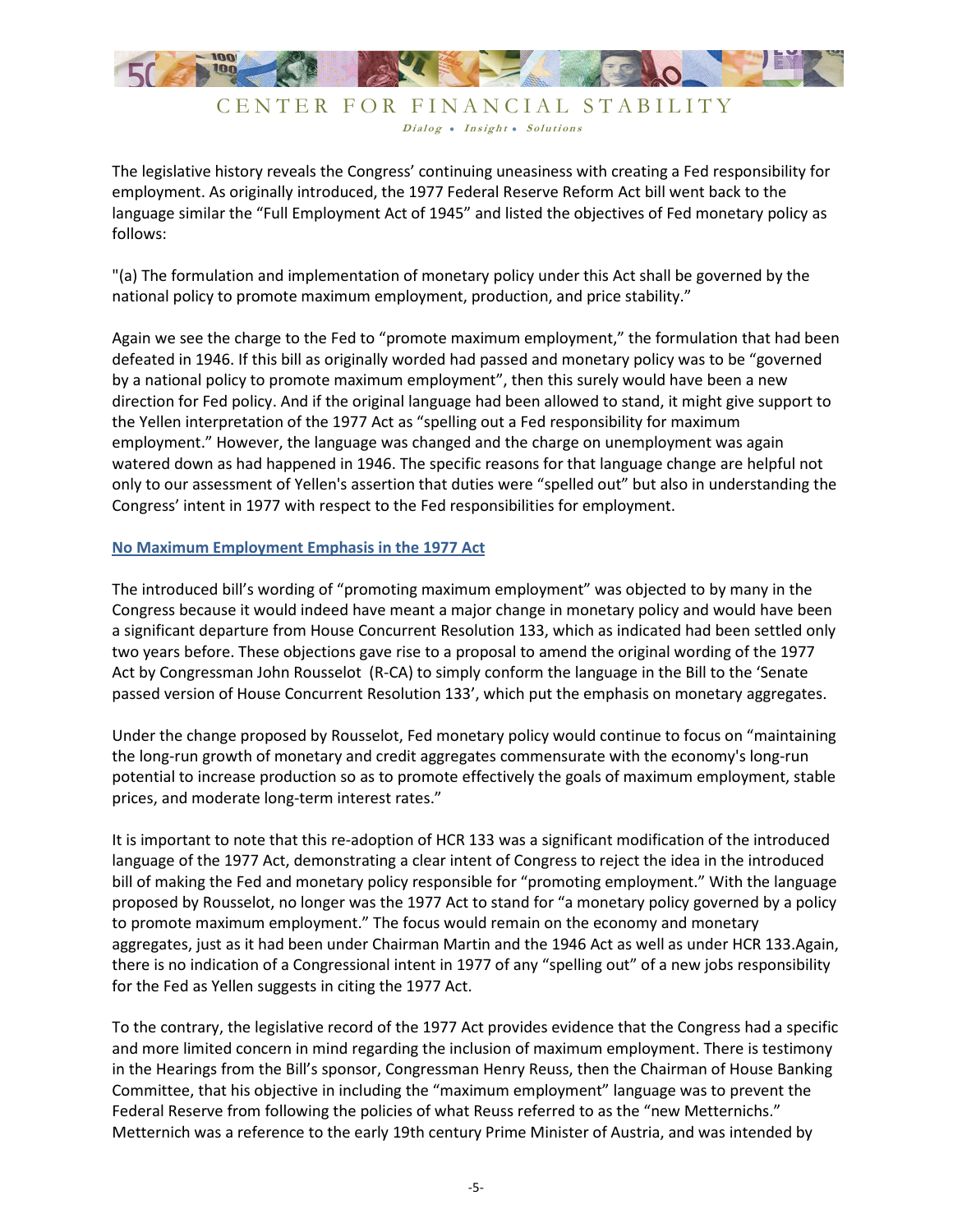

CENTER FOR FINANCIAL STABILITY Dialog . Insight . Solutions

Reuss' as a criticism of what he considered the excessively hawkish European central bankers of the 1970's —who, as the legislative record indicates, Reuss believed were using overly strict monetary policy in such a way as to actually cause an increase in unemployment. In other words, from the perspective of Chairman Reuss, the sponsor of the bill, the intent behind the 1977 Act as it related to employment was not to create a Fed responsibility to use monetary policy to actively promote maximum employment. Rather, the intent was to discourage the use of overly restrictive monetary policy in such ways that would have the effect of increasing unemployment. This is a subtle but importantly different interpretation from that given the 1977 Act by Vice Chair Yellen who has asserted that the Act "spelled out" a responsibility for maximum employment, and who finds in that 1977 Act a Congressional intent to provide a shared role with organized labor and make the Fed the only agency in government responsible for maximum employment.

# **Explicit Recognition of Price Stability**

In fact, the interpretation proposed in this analysis is supported by other historical accounts that indicate that the Congress was mainly focused on inflation and price stability in the 1977 Act. In a brief "History of the Federal Reserve" written by researchers at the San Francisco Federal Reserve Bank, the 1977 Act is cited as being noteworthy for setting forth the first explicit recognition of price stability as a national policy goal for the first time. "The Federal Reserve Reform Act of 1977 was enacted during a period of surging inflation. It explicitly set price stability as a national policy goal for the first time."

Surging inflation and price stability were considered the focus of the legislation. We submit that the historical background and language of the 1977 Act, when viewed in the proper light, then does not support a "spelled out" intent of Congress to make the Fed the agency of government responsible for creating jobs.

# **Conclusion**

Based on this brief analysis of the historical and legislative backdrop of the 1977 Act, Yellen's assertions in the speech to the AFL/CIO (that the Fed has a similar responsibility to organized labor for maximum employment and is the only governmental agency with such responsibility) are of dubious warrant.

In our view, Yellen was closer to stating the case accurately in her statements in the January 1995 FOMC meeting, that the 1977 legislation itself is "pretty vague." The legislative history of that and preceding Congressional initiatives does not place the heavy emphasis on unemployment as a responsibility of the Fed, as Vice Chair Yellen indicated in her speech to the AFL-CIO. This, we would submit, is the reason for the unease with her candidacy.

In another 1995 FOMC meeting, Yellen articulated a seemingly different perspective on her monetary policy priorities:

"Let me begin by saying that there is a great deal about this bill [the Economic Growth and Price Stability Act of 1995] that I can endorse. I think the focus on price stability as the single appropriate long-term goal of the FOMC is correct… I like the idea that we should be asked to define price stability and report to Congress on how we intend to achieve it. I like the bill's recognition of the fact that the attainment of price stability is not costless in terms of